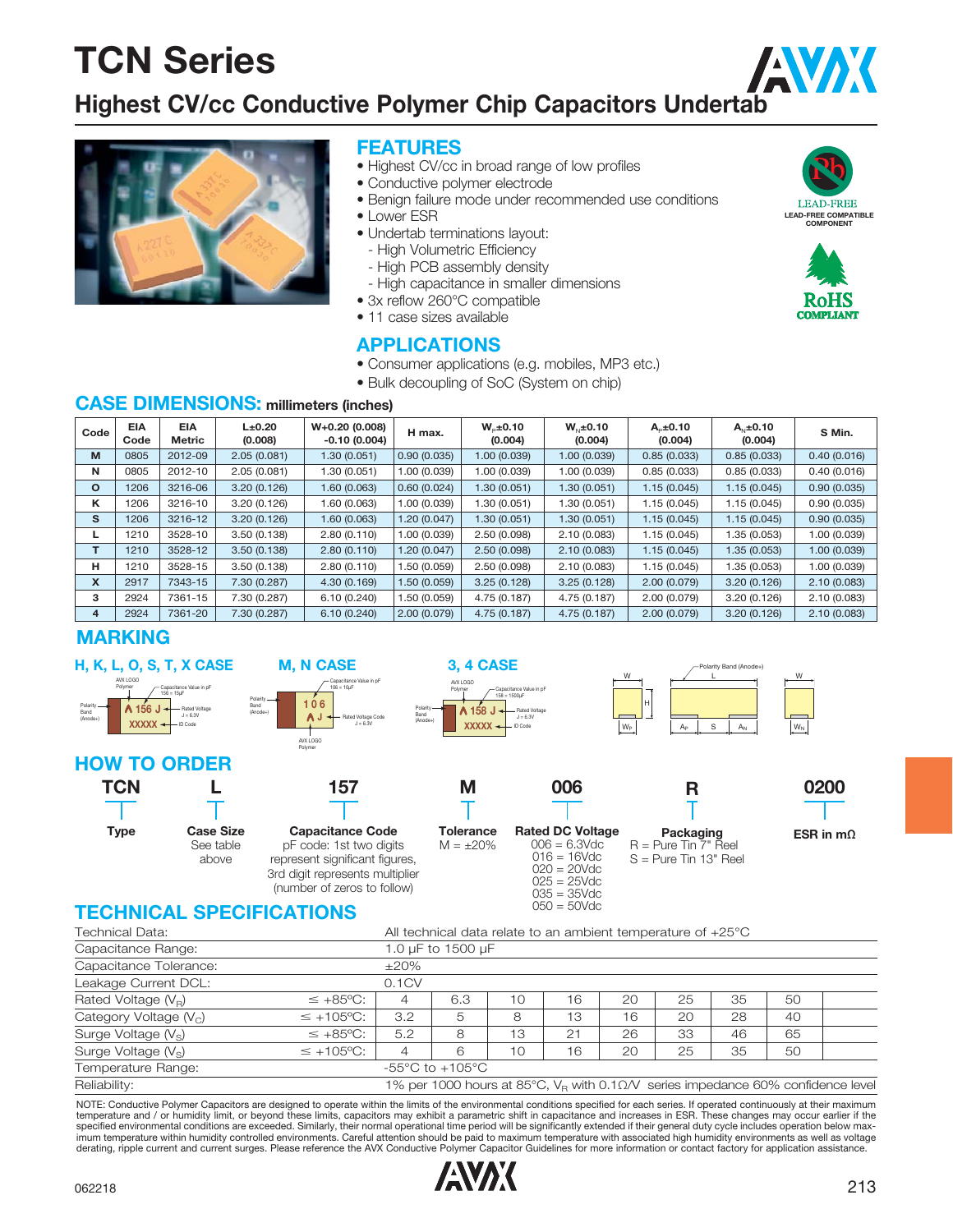

## **Highest CV/cc Conductive Polymer Chip Capacitors Undertab**

### **CAPACITANCE AND RATED VOLTAGE RANGE (LETTER DENOTES CASE SIZE)**

|      | Capacitance |        |                             |         | Rated Voltage DC to 85°C / 0.66DC to 105°C |         |               |               |         |
|------|-------------|--------|-----------------------------|---------|--------------------------------------------|---------|---------------|---------------|---------|
| μF   | Code        | 4V (G) | $6.3V$ (J)                  | 10V (A) | 16V (C)                                    | 20V (D) | 25V (E)       | 35V (V)       | 50V (T) |
| 1.0  | 105         |        |                             |         |                                            |         |               |               | N(1500) |
| 4.7  | 475         |        |                             |         |                                            |         | N(500)        | L(300)/T(200) |         |
| 6.8  | 685         |        |                             |         | O(500)                                     |         |               |               |         |
| 10   | 106         |        |                             | O(500)  | O(500)                                     |         | K(350)/S(350) | T(200)        |         |
| 15   | 156         |        | O(500)                      | O(500)  |                                            |         |               |               |         |
| 22   | 226         | O(500) | O(500)                      |         |                                            |         | T(200)        |               |         |
| 33   | 336         |        |                             |         | L(200)/T(200)                              |         | T(250)        |               |         |
| 47   | 476         |        | M(500)                      |         | L(250)/T(150,200)                          |         | X(100)        | X(100,150)    |         |
| 68   | 686         |        |                             |         |                                            |         |               |               |         |
| 100  | 107         |        | K(200,250)<br>L(200)/S(250) |         |                                            |         | 3(70)/4(100)  | 3(200)/4(100) |         |
| 150  | 157         |        | L(200)<br>S(250)/T(200)     |         | X(100)                                     |         | 4(70)         |               |         |
| 220  | 227         |        | H(170)<br>T(200)            |         | 4(70)                                      | 4(100)  | 4(100)        |               |         |
| 330  | 337         |        |                             |         | 4(70)                                      | 4(100)  |               |               |         |
| 470  | 477         |        | X(50)                       |         | 4(100)                                     |         |               |               |         |
| 1000 | 108         |        | X(200)/3(100)<br>4(55)      |         |                                            |         |               |               |         |
| 1500 | 158         |        | 4(55)                       |         |                                            |         |               |               |         |

Released ratings, (ESR ratings in mOhms in parentheses)

Engineering samples - please contact AVX

Note: Voltage ratings are minimum values. AVX reserves the right to supply

higher voltage ratings in the same case size, to the same reliability standards.

### **RATINGS & PART NUMBER REFERENCE**

| <b>AVX</b>       | Case                    | Cap       | Rated            | <b>Maximum</b><br>Operating | <b>DCL</b>        | DF          | <b>ESR</b><br>Max.      |      | 100kHz RMS Current (mA) |                          | Product        | <b>MSL</b>                |
|------------------|-------------------------|-----------|------------------|-----------------------------|-------------------|-------------|-------------------------|------|-------------------------|--------------------------|----------------|---------------------------|
| Part No.         | <b>Size</b>             | $(\mu F)$ | Voltage<br>$(V)$ | Temperature<br>(°C)         | Max.<br>$(\mu A)$ | Max.<br>(%) | @ 100kHz<br>$(m\Omega)$ | 45°C | 85°C                    | $105^{\circ}$ C          | Category       |                           |
|                  |                         |           |                  |                             | 4 Volt @ 85°C     |             |                         |      |                         |                          |                |                           |
| TCNO226M004#0500 | $\bigcirc$              | 22        | 4                | 105                         | 8.8               | 10          | 500                     | 400  | 300                     | 200                      | 3              | 3                         |
| 6.3 Volt @ 85°C  |                         |           |                  |                             |                   |             |                         |      |                         |                          |                |                           |
| CNO156M006#0500  | O                       | 15        | 6.3              | 105                         | 9                 | 10          | 500                     | 400  | 300                     | 200                      | 3              | $\overline{3}$            |
| TCNO226M006#0500 | $\bigcirc$              | 22        | 6.3              | 105                         | 13.2              | 10          | 500                     | 400  | 300                     | 200                      | 3              | $\overline{3}$            |
| TCNM476M006#0500 | M                       | 47        | 6.3              | 105                         | 28.2              | 10          | 500                     | 400  | 300                     | 200                      | 3              | $\overline{3}$            |
| TCNK107M006#0200 | Κ                       | 100       | 6.3              | 105                         | 60                | 10          | 200                     | 700  | 500                     | 300                      | 3              | $\overline{5}$            |
| TCNK107M006#0250 | $\overline{\mathsf{K}}$ | 100       | 6.3              | 105                         | 60                | 10          | 250                     | 600  | 400                     | 300                      | $\overline{3}$ | $\overline{5}$            |
| TCNL107M006#0200 |                         | 100       | 6.3              | 105                         | 60                | 10          | 200                     | 700  | 500                     | 300                      | 3              | $\overline{5}$            |
| TCNS107M006#0250 | S                       | 100       | 6.3              | 105                         | 60                | 10          | 250                     | 600  | 400                     | 300                      | 3              | $\overline{3}$            |
| TCNL157M006#0200 |                         | 150       | 6.3              | 105                         | 90                | 10          | 200                     | 700  | 500                     | 300                      | 3              | $\overline{5}$            |
| TCNS157M006#0250 | S                       | 150       | 6.3              | 85                          | 90                | 10          | 250                     | 600  | 400                     |                          | $\overline{5}$ | $\overline{3}$            |
| TCNT157M006#0200 |                         | 150       | 6.3              | 105                         | 90                | 10          | 200                     | 700  | 500                     | 300                      | 3              | 4                         |
| TCNH227M006#0170 | Н                       | 220       | 6.3              | 105                         | 132               | 10          | 170                     | 800  | 600                     | 400                      | 3              | $\overline{4}$            |
| TCNT227M006#0200 |                         | 220       | 6.3              | 85                          | 132               | 10          | 200                     | 700  | 500                     | $\overline{\phantom{0}}$ | 5              | $\overline{4}$            |
| TCNX477M006#0050 | X                       | 470       | 6.3              | 85                          | 282               | 10          | 50                      | 1900 | 1300                    | $\overline{\phantom{0}}$ | 5              | $\overline{5}$            |
| TCNX108M006#0200 | $\overline{\mathsf{x}}$ | 1000      | 6.3              | 85                          | 600               | 30          | 200                     | 900  | 600                     |                          | 5              | $\overline{5}$            |
| TCN3108M006#0100 | 3                       | 1000      | 6.3              | 105                         | 600               | 20          | 100                     | 1200 | 840                     | 480                      | 3              | 5                         |
| TCN4108M006#0055 | 4                       | 1000      | 6.3              | 85                          | 600               | 20          | 55                      | 1860 | 1302                    | $\overline{\phantom{0}}$ | 5              | 4                         |
| TCN4158M006#0055 | 4                       | 1500      | 6.3              | 85                          | 900               | 20          | 55                      | 1860 | 1302                    |                          | 5              | $\overline{4}$            |
|                  |                         |           |                  |                             | 10 Volt @ 85°C    |             |                         |      |                         |                          |                |                           |
| TCNO106M010#0500 | O                       | 10        | 10               | 105                         | 10                | 10          | 500                     | 400  | 300                     | 200                      | 3              | $\overline{3}$            |
| TCNO156M010#0500 | $\bigcap$               | 15        | 10               | 105                         | 15                | 10          | 500                     | 400  | 300                     | 200                      | 3              | $\overline{\mathcal{S}}$  |
|                  |                         |           |                  |                             | 16 Volt @ 85°C    |             |                         |      |                         |                          |                |                           |
| FCNO685M016#0500 | ∩                       | 6.8       | 16               | 105                         | 10.9              | 10          | 500                     | 400  | 300                     | 200                      | 3              | 3                         |
| TCNO106M016#0500 | $\bigcirc$              | 10        | 16               | 105                         | 16                | 10          | 500                     | 400  | 300                     | 200                      | 3              | $\overline{\overline{3}}$ |
| TCNL336M016#0200 |                         | 33        | 16               | 85                          | 52.8              | 6           | 200                     | 700  | 500                     | -                        | $\overline{5}$ | $\overline{5}$            |
| TCNT336M016#0200 |                         | 33        | 16               | 85                          | 52.8              | 6           | 200                     | 700  | 500                     | —                        | 5              | 4                         |

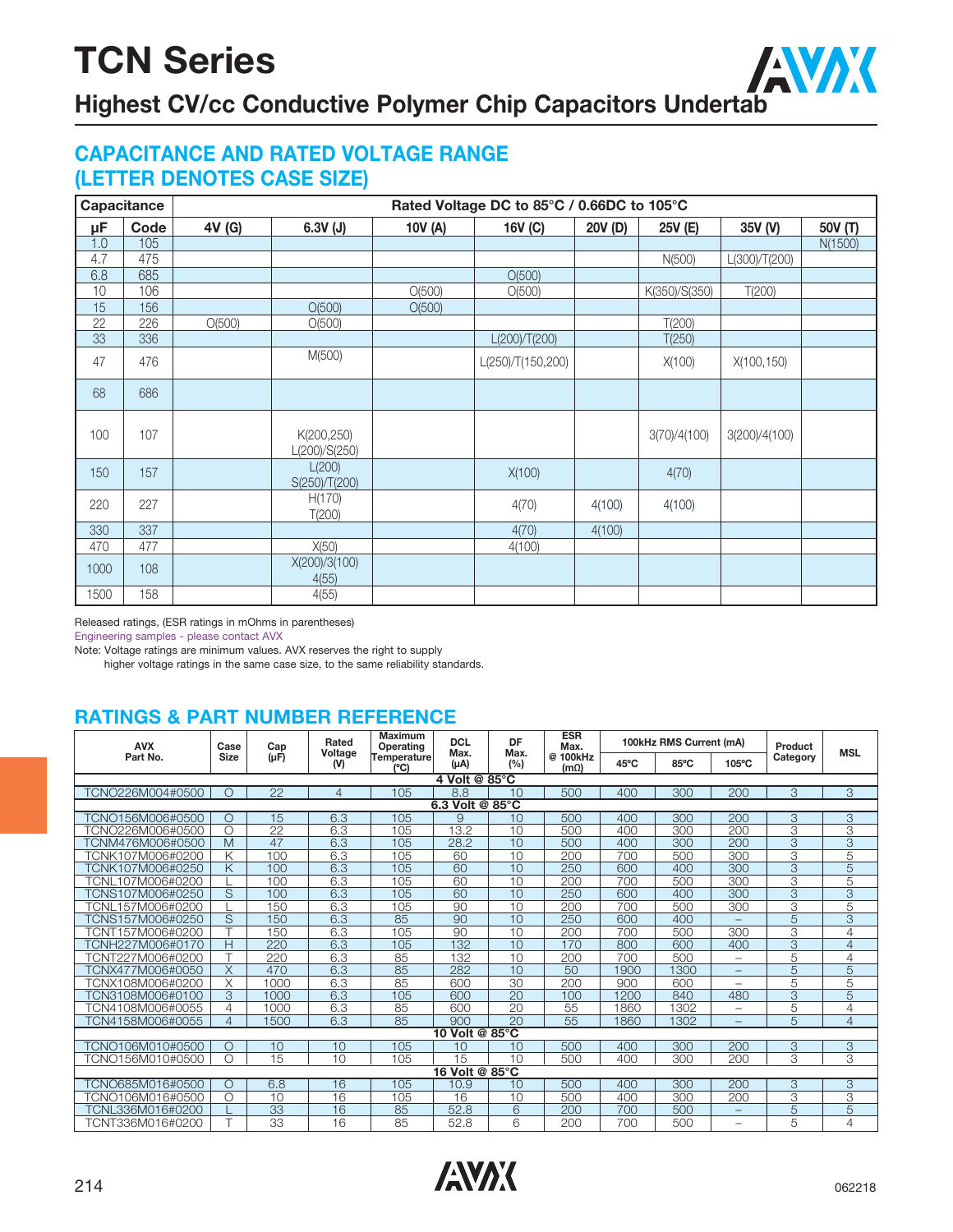

## **Highest CV/cc Conductive Polymer Chip Capacitors Undertab**

### **RATINGS & PART NUMBER REFERENCE**

| <b>AVX</b>       | Case                    | Cap             | Rated           | <b>Maximum</b><br>Operating | <b>DCL</b><br>Max. | DF<br>Max.      | <b>ESR</b><br>Max.      |      | 100kHz RMS Current (mA) |                          | Product                  | <b>MSL</b>     |
|------------------|-------------------------|-----------------|-----------------|-----------------------------|--------------------|-----------------|-------------------------|------|-------------------------|--------------------------|--------------------------|----------------|
| Part No.         | <b>Size</b>             | $(\mu F)$       | Voltage<br>(V)  | <b>Temperature</b><br>(°C)  | $(\mu A)$          | (%)             | @ 100kHz<br>$(m\Omega)$ | 45°C | 85°C                    | 105°C                    | Category                 |                |
| FCNL476M016#0250 |                         | 47              | 16              | 85                          | 75.2               | 6               | 250                     | 600  | 400                     | $-$                      | 5                        | 5              |
| TCNT476M016#0150 | т                       | 47              | 16              | 85                          | 75.2               | 6               | 150                     | 800  | 600                     | $\overline{\phantom{0}}$ | 5                        | $\overline{4}$ |
| TCNT476M016#0200 |                         | 47              | 16              | 85                          | 75.2               | 6               | 200                     | 700  | 500                     |                          | 5                        | $\overline{4}$ |
| TCNX157M016#0100 | $\overline{\mathsf{X}}$ | 150             | 16              | 85                          | 240                | $\overline{6}$  | 100                     | 1300 | 900                     | $\overline{\phantom{0}}$ | 5                        | $\overline{5}$ |
| TCN4227M016#0070 | 4                       | 220             | 16              | 105                         | 352                | 20              | 70                      | 1650 | 1155                    | 660                      | $\overline{2}$           | $\overline{4}$ |
| TCN4337M016#0070 | 4                       | 330             | 16              | 105                         | 528                | 20              | 70                      | 1650 | 1155                    | 660                      | 3                        | $\overline{4}$ |
| TCN4477M016#0100 | 4                       | 470             | $\overline{16}$ | 85                          | 752                | $\overline{20}$ | 100                     | 1380 | 966                     |                          | $\overline{5}$           | $\overline{4}$ |
| 20 Volt @ 85°C   |                         |                 |                 |                             |                    |                 |                         |      |                         |                          |                          |                |
| CN4227M020#0100  | 4                       | 220             | 20              | 85                          | 440                | 10              | 100                     | 380  | 966                     |                          | 5                        | $\overline{4}$ |
| TCN4337M020#0100 | 4                       | 330             | 20              | 85                          | 660                | $\overline{20}$ | 100                     | 380  | 966                     | $\overline{\phantom{0}}$ | 5                        | 4              |
| 25 Volt @ 85°C   |                         |                 |                 |                             |                    |                 |                         |      |                         |                          |                          |                |
| TCNN475M025#0500 | N                       | 4.7             | $\overline{25}$ | 105                         | 11.8               | 10              | 500                     | 400  | 300                     | 200                      | $\overline{3}$           | 3              |
| TCNK106M025#0350 | Κ                       | 10              | 25              | 105                         | 25                 | 10              | 350                     | 500  | 400                     | 200                      | 3                        | $\overline{5}$ |
| TCNS106M025#0350 | S                       | 10              | 25              | 105                         | 25                 | 10              | 350                     | 500  | 400                     | 200                      | 3                        | 5              |
| TCNT226M025#0200 | ┯                       | $\overline{22}$ | 25              | 105                         | 55                 | $\overline{6}$  | 200                     | 700  | 500                     | 300                      | 3                        | 4              |
| TCNT336M025#0250 |                         | $\overline{33}$ | $\overline{25}$ | 105                         | 82.5               | 10              | 250                     | 600  | 400                     | 300                      | $\overline{3}$           | $\overline{4}$ |
| TCNX476M025#0100 | X                       | 47              | 25              | 105                         | 117.5              | 6               | 100                     | 1300 | 900                     | 600                      | $\overline{2}$           | 5              |
| TCN3107M025#0070 | 3                       | 100             | $\overline{25}$ | 105                         | 250                | 6               | 70                      | 1440 | 1008                    | 576                      | $\overline{2}$           | $\overline{5}$ |
| TCN4107M025#0100 | 4                       | 100             | $\overline{25}$ | 105                         | 250                | 6               | 100                     | 1380 | 966                     | 552                      | $\overline{2}$           | $\overline{4}$ |
| TCN4157M025#0070 | 4                       | 150             | $\overline{25}$ | 105                         | 375                | 6               | 70                      | 650  | 1155                    | 660                      | $\overline{2}$           | $\overline{4}$ |
| TCN4227M025#0100 | 4                       | 220             | 25              | 105                         | 550                | 10              | 100                     | 1380 | 966                     | 552                      | 3                        | $\overline{4}$ |
|                  |                         |                 |                 |                             | 35 Volt @ 85°C     |                 |                         |      |                         |                          |                          |                |
| CNL475M035#0300  |                         | 4.7             | 35              | 105                         | 16.5               | $\overline{6}$  | 300                     | 600  | 400                     | 300                      | $\overline{2}$           | 5              |
| TCNT475M035#0200 |                         | 4.7             | 35              | 105                         | 16.5               | 10              | 200                     | 700  | 500                     | 300                      | 3                        | $\overline{4}$ |
| TCNT106M035#0200 |                         | 10              | 35              | 105                         | 35                 | 10              | 200                     | 700  | 500                     | 300                      | $\overline{3}$           | $\overline{4}$ |
| TCNX476M035#0100 | X                       | 47              | $\overline{35}$ | 105                         | 164.5              | 10              | 100                     | 1300 | 900                     | 600                      | 3                        | $\overline{5}$ |
| TCNX476M035#0150 | X                       | 47              | $\overline{35}$ | 105                         | 164.5              | 10              | 150                     | 1100 | 800                     | 500                      | $\overline{3}$           | $\overline{5}$ |
| TCN3107M035#0200 | 3                       | 100             | 35              | 85                          | 350                | 10              | 200                     | 850  | 595                     |                          | 5                        | $\overline{5}$ |
| FCN4107M035#0100 | 4                       | 100             | 35              | 105                         | 350                | 10              | 100                     | 1380 | 966                     | 552                      | $\overline{\mathcal{S}}$ | $\overline{4}$ |
|                  |                         |                 |                 |                             | 50 Volt @ 85°C     |                 |                         |      |                         |                          |                          |                |
| TCNN105M050#1500 | $\mathsf{N}$            |                 | 50              | 105                         | 5                  | 10              | 1500                    | 200  | 100                     | 100                      | 3                        | 3              |

Moisture Sensitivity Level (MSL) is defined according to J-STD-020.

All technical data relates to an ambient temperature of +25ºC. Capacitance and DF are measured at 120Hz, 0.5RMS with DC bias of 2.2 volts. DCL is measured at rated voltage after 5 minutes.

ESR allowed to move up to 1.25 times catalog limit post mounting.

For typical weight and composition see page 273.

**NOTE: AVX reserves the right to supply higher voltage ratings in the same case size to the same reliability standards.**

### **RECOMMENDED DERATING FACTOR**

Voltage and temperature derating as percentage of Vr

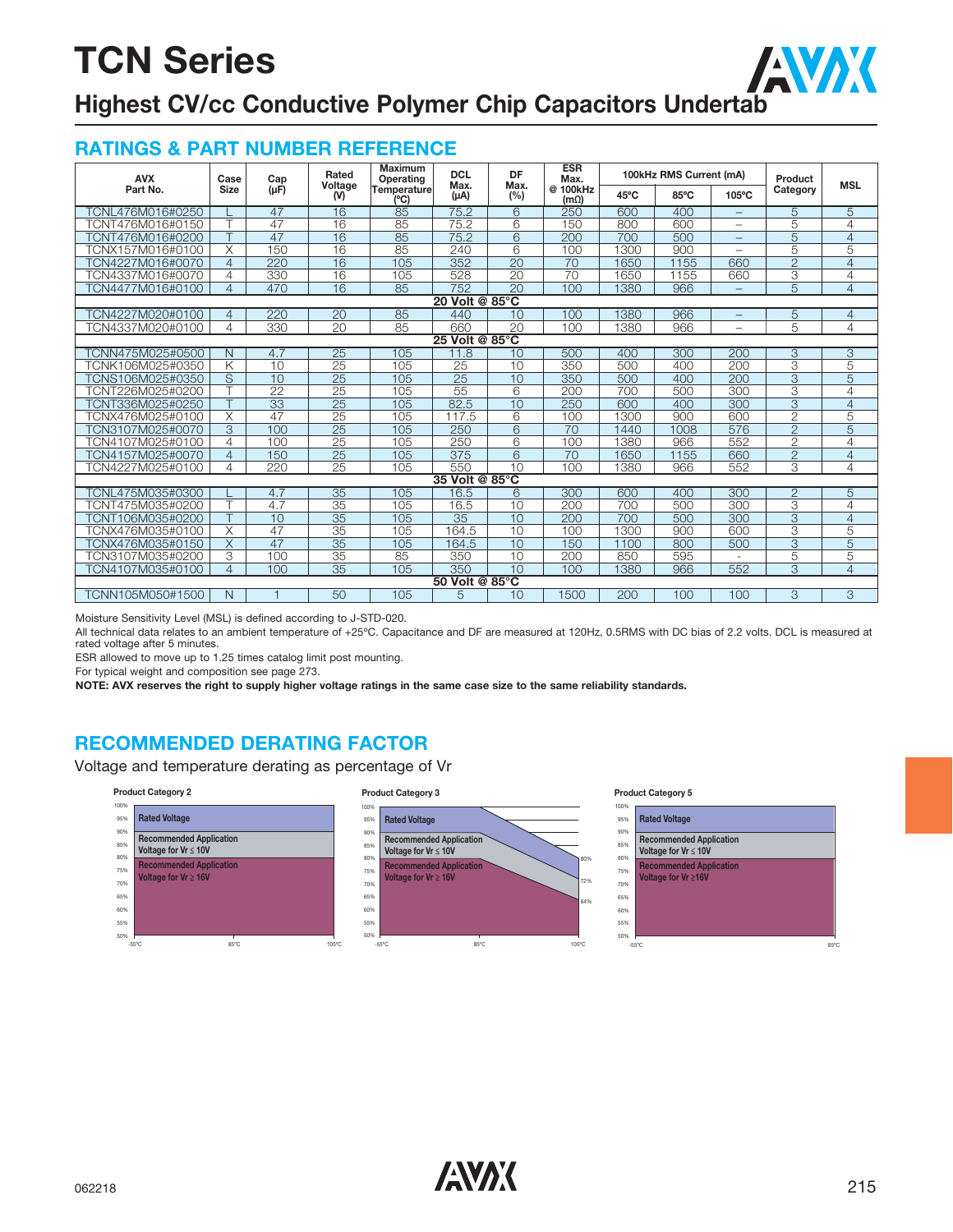AVAX **Highest CV/cc Conductive Polymer Chip Capacitors Undertab**

### **PRODUCT CATEGORY 2, 3 (TEMPERATURE RANGE -55°C TO +105°C)**

| <b>TEST</b>         |                                  | <b>Condition</b>                                                                                                  |                       |                       |                     |                                                   | <b>Characteristics</b>            |                 |                            |                             |                 |  |
|---------------------|----------------------------------|-------------------------------------------------------------------------------------------------------------------|-----------------------|-----------------------|---------------------|---------------------------------------------------|-----------------------------------|-----------------|----------------------------|-----------------------------|-----------------|--|
|                     |                                  | Apply rated voltage (Ur) at 85°C for 2000 hours                                                                   |                       | Visual examination    |                     |                                                   | no visible damage                 |                 |                            |                             |                 |  |
|                     |                                  | through a circuit impedance of $\leq 0.1 \Omega/V$ (all<br>CATEGORIES). And / or apply rated voltage (Ur)         |                       | <b>DCL</b>            |                     |                                                   | 1.25 x initial limit              |                 |                            |                             |                 |  |
| <b>Endurance</b>    |                                  | (CATEGORY 2) or 0.8x rated voltage (CATEGORY 3)                                                                   |                       | $\Delta C/C$          |                     | within $\pm 20\%$ of initial value                |                                   |                 |                            |                             |                 |  |
|                     |                                  | at 105°C for 2000 hours through a circuit impedance<br>of $\leq$ 0.10/V. Always stabilize at room temperature for |                       | DF                    |                     | $1.5 \times$ initial limit                        |                                   |                 |                            |                             |                 |  |
|                     |                                  | 1-2 hours before measuring.                                                                                       |                       | <b>ESR</b>            |                     | 2 x initial limit                                 |                                   |                 |                            |                             |                 |  |
|                     |                                  |                                                                                                                   |                       | Visual examination    |                     | no visible damage                                 |                                   |                 |                            |                             |                 |  |
|                     |                                  |                                                                                                                   |                       | DCL ( $V_R \le 75V$ ) |                     | 1.25 x initial limit                              |                                   |                 |                            |                             |                 |  |
| <b>Storage Life</b> |                                  | Store at 105°C, no voltage applied, for 2000 hours.<br>Stabilize at room temperature for 1-2 hours before         | DCL ( $V_R > 75V$ )   |                       |                     | 2 x initial limit                                 |                                   |                 |                            |                             |                 |  |
|                     | measuring.                       |                                                                                                                   | $\Delta C/C$          |                       |                     | within $\pm 20\%$ of initial value                |                                   |                 |                            |                             |                 |  |
|                     |                                  |                                                                                                                   | <b>DF</b>             |                       |                     | 1.5 x initial limit                               |                                   |                 |                            |                             |                 |  |
|                     |                                  |                                                                                                                   | <b>ESR</b>            |                       |                     | 2 x initial limit                                 |                                   |                 |                            |                             |                 |  |
|                     |                                  |                                                                                                                   |                       | Visual examination    |                     |                                                   | no visible damage                 |                 |                            |                             |                 |  |
| <b>Humidity</b>     |                                  | Store at 65°C and 95% relative humidity for 500<br>hours, with no applied voltage. Stabilize at room              |                       | DCL                   |                     |                                                   | 3 x initial limit                 |                 |                            |                             |                 |  |
|                     |                                  | temperature and humidity for 1-2 hours before                                                                     |                       | $\Delta C/C$          |                     | within +30/-20% of initial value                  |                                   |                 |                            |                             |                 |  |
|                     | measuring.                       |                                                                                                                   | DF                    |                       | 1.5 x initial limit |                                                   |                                   |                 |                            |                             |                 |  |
|                     |                                  |                                                                                                                   |                       | <b>ESR</b>            |                     | 2 x initial limit                                 |                                   |                 |                            |                             |                 |  |
|                     | Step<br>1                        | Temperature°C<br>$+20$                                                                                            | Duration(min)<br>15   |                       |                     | +20 $\degree$ C                                   | $-55^{\circ}$ C                   | $+20^{\circ}$ C | $+85^{\circ}$ C            | $+105^{\circ}$ C            | $+20^{\circ}$ C |  |
| <b>Temperature</b>  | $\frac{1}{2}$<br>$\overline{3}$  | $-55$<br>$+20$                                                                                                    | 15<br>$\overline{15}$ | <b>DCL</b>            |                     | $IL^*$                                            | n/a                               | $L^*$           |                            | $10 \times I$ L* 12.5 x IL* | $L^*$           |  |
| <b>Stability</b>    | $\overline{4}$<br>$\overline{5}$ | $+85$<br>$+105$                                                                                                   | 15<br>$\overline{15}$ | $\Delta C/C$          |                     | n/a                                               | $+0/-20%$                         | ±5%             |                            | $+20/-0\%$ +30/-0%          | ±5%             |  |
|                     | $\overline{6}$                   | $+20$                                                                                                             | 15                    | DF                    |                     | $IL^*$                                            | $1.5 \times IL^*$                 | $L^*$           | $1.5 \times \mathsf{IL}^*$ | $2 \times 11^{*}$           | $L^*$           |  |
|                     |                                  | Apply 1.3x rated voltage (Ur) at 105°C for CATEGORY 2,                                                            |                       | Visual examination    |                     | no visible damage                                 |                                   |                 |                            |                             |                 |  |
| <b>Surge</b>        |                                  | or apply 1.3x 0.8x rated voltage (Ur) at 105°C for CATE-                                                          |                       | <b>DCL</b>            |                     |                                                   | initial limit                     |                 |                            |                             |                 |  |
| <b>Voltage</b>      |                                  | GORY 3 for 1000 cycles of duration 6 min (30 sec<br>charge, 5 min 30 sec discharge) through a charge /            |                       | $\Delta C/C$          |                     | within +10/-20% of initial value for $Vr \le 10V$ |                                   |                 |                            |                             |                 |  |
|                     |                                  | discharge resistance of 10000                                                                                     |                       |                       |                     | within +20/-30% of initial value for $Vr \ge 16V$ |                                   |                 |                            |                             |                 |  |
|                     |                                  |                                                                                                                   |                       | $\overline{DF}$       |                     | 1.25 x initial limit                              |                                   |                 |                            |                             |                 |  |
|                     |                                  |                                                                                                                   |                       | Visual examination    |                     | no visible damage                                 |                                   |                 |                            |                             |                 |  |
| <b>Mechanical</b>   |                                  |                                                                                                                   |                       | <b>DCL</b>            |                     | initial limit                                     |                                   |                 |                            |                             |                 |  |
| <b>Shock</b>        |                                  | MIL-STD-202, Method 213, Condition C                                                                              |                       | $\Delta C/C$          |                     |                                                   | within $\pm 5\%$ of initial value |                 |                            |                             |                 |  |
|                     |                                  |                                                                                                                   |                       | DF                    |                     | initial limit                                     |                                   |                 |                            |                             |                 |  |
|                     |                                  |                                                                                                                   |                       | <b>ESR</b>            |                     | initial limit                                     |                                   |                 |                            |                             |                 |  |
|                     |                                  |                                                                                                                   |                       | Visual examination    |                     |                                                   | no visible damage                 |                 |                            |                             |                 |  |
|                     |                                  |                                                                                                                   |                       | <b>DCL</b>            |                     | initial limit                                     |                                   |                 |                            |                             |                 |  |
| <b>Vibration</b>    |                                  | MIL-STD-202, Method 204, Condition D                                                                              |                       | $\Delta C/C$          |                     |                                                   | within $\pm 5\%$ of initial value |                 |                            |                             |                 |  |
|                     |                                  |                                                                                                                   |                       | DF                    |                     | initial limit                                     |                                   |                 |                            |                             |                 |  |
|                     |                                  |                                                                                                                   | <b>ESR</b>            |                       | initial limit       |                                                   |                                   |                 |                            |                             |                 |  |

\*Initial Limit Initial measurement max. 1hr after the removal from dry pack or after pretreatment at 85°C for 24 hours.